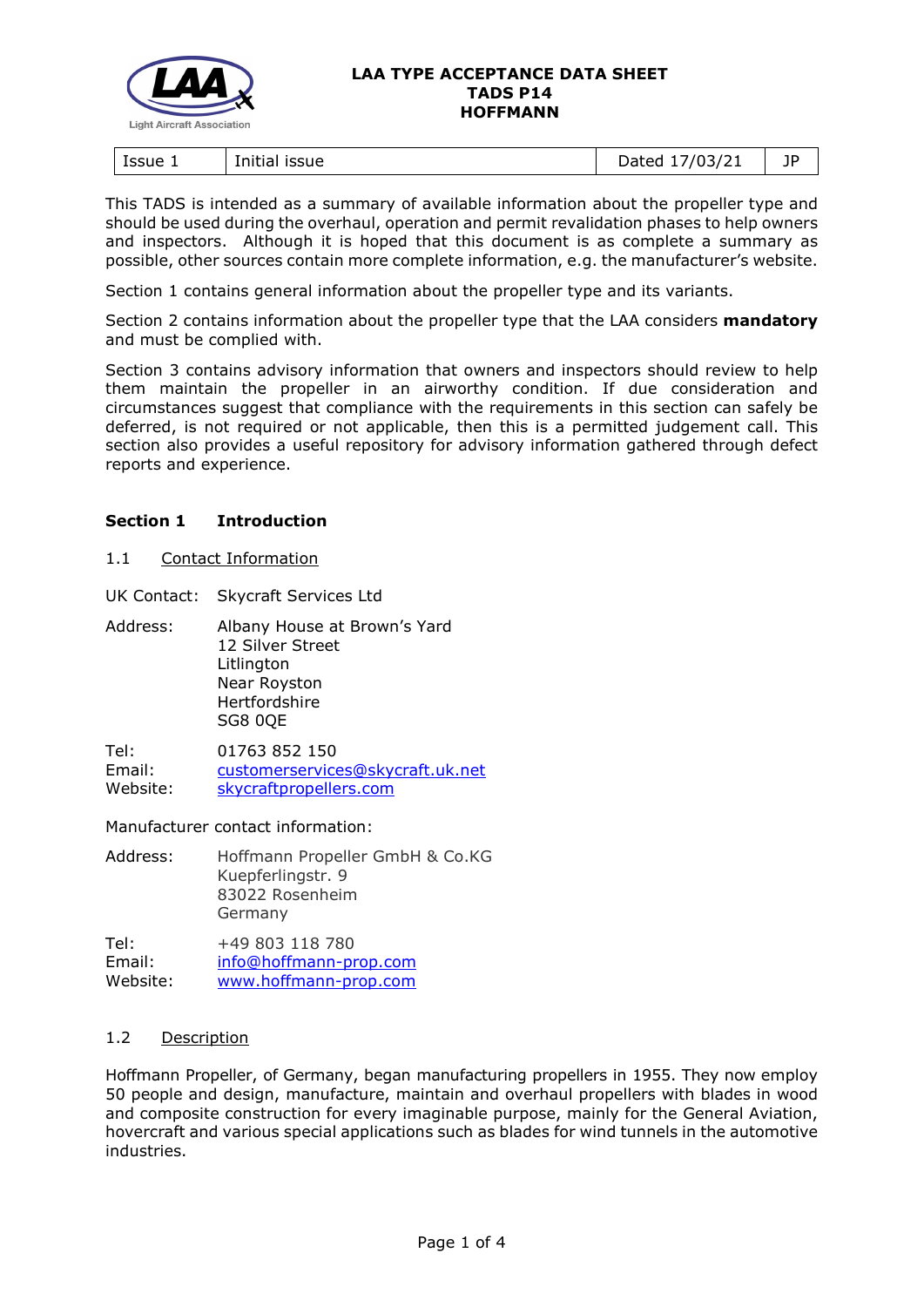

#### **LAA TYPE ACCEPTANCE DATA SHEET TADS P14 HOFFMANN**

The company has manufactured over 15,000 propeller blades and is in a position to design or copy most blade patterns since no moulds or castings are required for the blade design in wooden composite construction.

Their propellers are 2- to 5-bladed with a wood [core and composite covering](https://www.hoffmann-prop.com/en/18/Manufacture) [construction](https://www.hoffmann-prop.com/en/18/Manufacture) with fixed pitch, ground adjustable but mostly variable pitch, hydraulically or mechanically controlled with optional provisions for reverse thrust and feathering, up to an engine power of over 500 hp and a maximum diameter of 4 m. Great importance is attached to low noise operation.

In the LAA fleet, Hoffmann propellers are installed on a wide variety of aircraft and include both amateur built and ex-certified aircraft, including many vintage types.

# **Section 2 Mandatory information for owners, operators and inspectors**

At all times, responsibility for the maintenance and airworthiness of an aircraft (including the propeller) rests with the owner. A condition stated on a Permit to Fly requires that: *"the aircraft shall be maintained in an airworthy condition".* 

## 2.1 Lifed Items

Check the Hoffmann website [Service Documents](https://www.hoffmann-prop.com/en/24/Service_Documents) Owner's Manuals section for the relevant Operation and Maintenance Manual which should give details of relevant overhaul periods.

#### 2.2 Operator's Manuals

Where possible, the manuals describing setup, operation and maintenance procedures for the propeller should be obtained from the manufacturer or importer and retained with the aircraft's records.

Check the Hoffmann website [Service Documents](https://www.hoffmann-prop.com/en/24/Service_Documents) Owner's Manuals section for the relevant Operation and Maintenance Manual for further information.

## 2.3 Maintenance Schedule

Check the Hoffmann website for the [Service Documents](https://www.hoffmann-prop.com/en/24/Service_Documents) Owner's Manuals section for the relevant Operation and Maintenance Manual for further information.

Refer to specific manufacturer's information whenever possible.

Propellers fitted to LAA administered aircraft that are maintained either in accordance with the manufacturer's maintenance schedule, the CAA Light Aircraft Maintenance Schedule (LAMS) [CAP 411](http://www.caa.co.uk/CAP411) or the LAA Generic Maintenance Schedule, further details of which can be found in LAA Technical Leaflet [TL 2.19: The LAA Generic Maintenance Schedule.](http://www.lightaircraftassociation.co.uk/engineering/TechnicalLeaflets/Operating%20An%20Aircraft/TL%202.19%20The%20LAA%20Generic%20Maintenance%20Schedule.pdf) Note: The CAA and LAA produced maintenance schedules were originally written around the maintenance requirements of aircraft fitted with traditional aircraft engines and propellers.

Some aircraft may have mandated maintenance requirements and/or schedules which are stated on the aircraft's Operating Limitations document and these must be followed.

More information on maintenance schedules can be found in the [Aircraft Maintenance](http://www.lightaircraftassociation.co.uk/engineering/Maintenance/Aircraft_Maintenance.html) section of the LAA website.

Variable pitch propellers require a dedicated log book. Log books can be purchased from the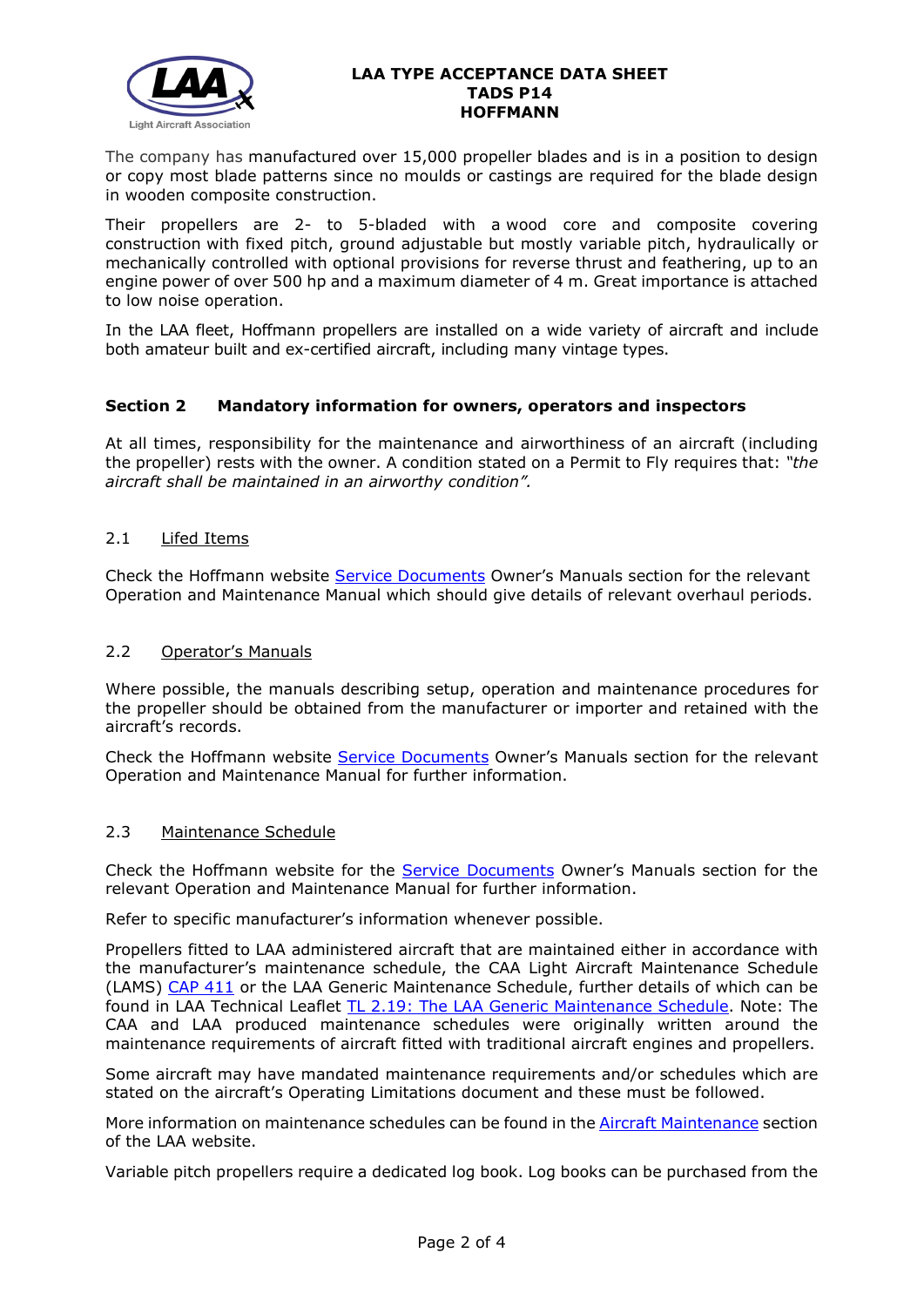

[LAA Online Shop.](https://services.lightaircraftassociation.co.uk/catalog/265)

## 2.4 Airworthiness Directives

Certified versions may have EASA issued Airworthiness Directives which can be found via the [EASA AD Safety Publishing Tool.](https://ad.easa.europa.eu/search/advanced)

## 2.5 Mandatory Permit Directives

No type-specific MPDs at this time.

Check CAA [CAP 661](http://www.caa.co.uk/cap661) which lists MPDs issued before 31 January 2012 and is no longer being updated.

The CAA now provides links to MPDs issued after 31 January 2012 on the [CAA MPD Listing](http://publicapps.caa.co.uk/modalapplication.aspx?appid=11&mode=list&type=sercat&id=55) page of their website.

The LAA website should be checked for MPDs that are non-type specific in LAA Technical Leaflet [TL 2.22: Non-Type Specific MPDs.](http://www.lightaircraftassociation.co.uk/engineering/TechnicalLeaflets/Operating%20An%20Aircraft/TL%202.22%20non-type%20specific%20MPDs.pdf)

## 2.6 CAA Mandatory Requirements for Airworthiness CAP747 and Civil Aircraft Airworthiness Information and Procedures (CAAIP) CAP562

No type-specific requirements or information at this time.

CAA publications [CAP 747](http://www.caa.co.uk/CAP747) and [CAP 562](http://www.caa.co.uk/CAP562) contain information that may be relevant to LAA administered aircraft and should be checked for applicability.

In particular, refer to [CAP 747](http://www.caa.co.uk/CAP747) Generic Requirement GR No. 17 which concerns the maintenance requirements for variable pitch propellers installed on aircraft holding a UK Certificate of Airworthiness but may also be pertinent to LAA administered aircraft.

## 2.7 LAA Required Modifications (including LAA issued AILs, SBs, etc)

No type-specific required modifications at this time.

## 2.8 Operating Limitations to be Placarded or Shown by Instrument Markings

The Operating Limitations document for the aircraft will specify aircraft and powerplant limitations for that particular aircraft. Where a propeller is being fitted in accordance with a Propeller Type List [\(PTL/1\)](http://www.lightaircraftassociation.co.uk/engineering/NewMods/PTL.html), any limitations proscribed by the relevant [PTL/1](http://www.lightaircraftassociation.co.uk/engineering/NewMods/PTL.html) document must be adhered to.

Notes:

- Refer to the propeller manufacturer's latest documentation for the definitive parameter values and recommended placards.
- Data stated on the aircraft's Operating Limitations document must be displayed by means of cockpit placards or instrument markings.